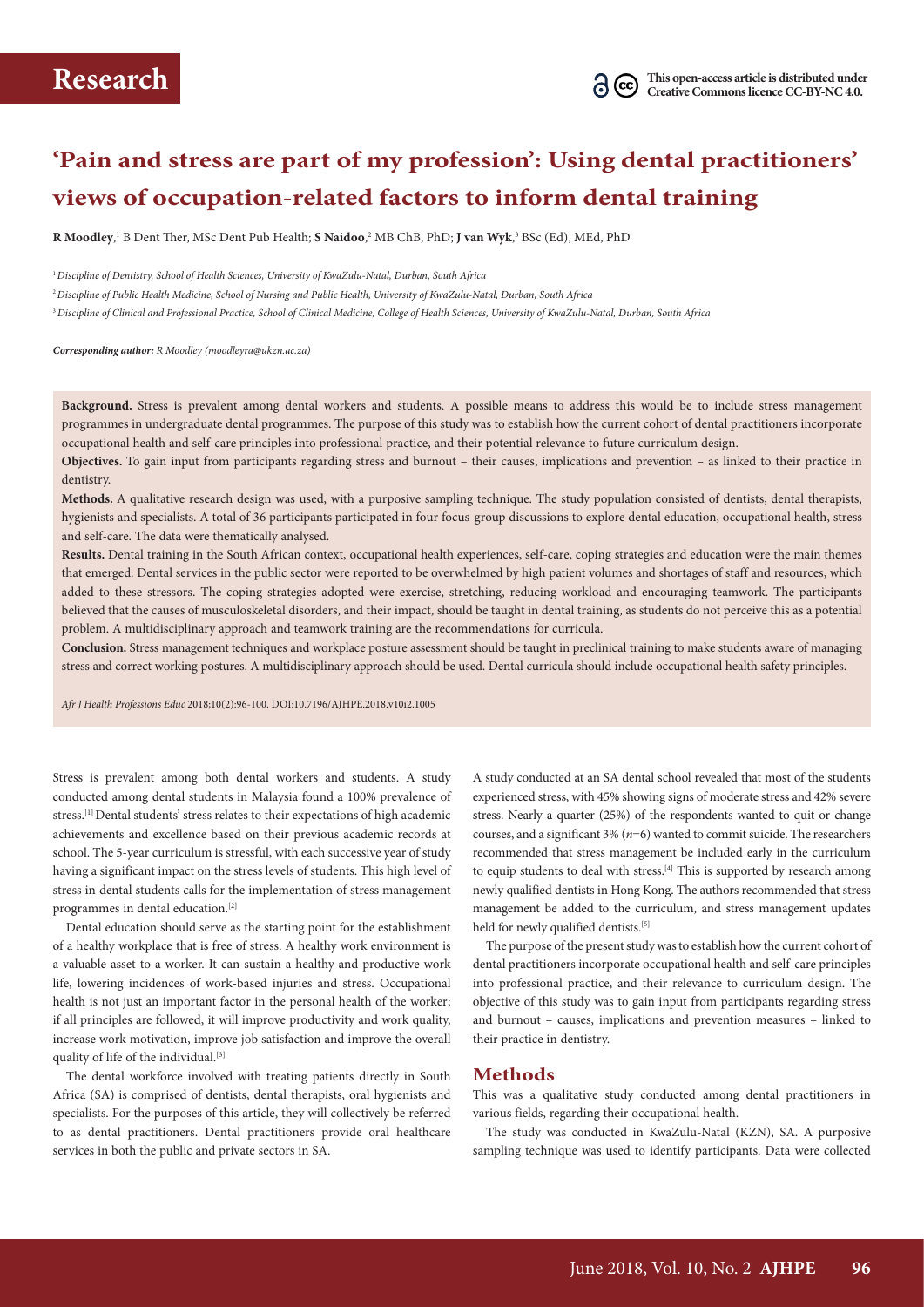### **Research**

through focus-group discussions with dental practitioners. Four focusgroup discussions were conducted between May and June 2017. A total of 36 dental practitioners participated in these focus-group discussions, which were conducted by the researcher (the first author). The focus-group discussions explored dental education, occupational health, stress and selfcare. Each session lasted between 60 and 90 minutes.

This study forms part of a larger project. Ethical clearance was obtained from the Humanities and Social Sciences Research Ethics Committee of the University of KZN (ref. no. HSS/1490/015D). Written informed consent was obtained from all participants, who were informed of their right to withdraw from the study at any stage. All participants agreed to participate and to have an audio recording made of the interview. Anonymity of participants was maintained throughout the study by using participant codes instead of names. The participants filled out an anonymous demographic information sheet. The audio recordings were transcribed verbatim, and the transcripts checked for accuracy. Member check, or respondent validation, was conducted to establish validity. The data were then analysed thematically. Broad themes were identified, according to the main aim, and then further refined and coded until the final analysis was complete.<sup>[6]</sup> The themes identified were analysed in line with the objectives of this study.

### **Results**

Five main themes were identified, based on the questions that were explored. The themes were identified, refined and grouped. Dental training in the SA context, occupational health experiences, self-care and burnout, coping strategies and dental education were the main themes identified. Dental training is hindered by lack of resources, lack of staff, focus on curative work and a lack of teamwork, all of which impact on the stress levels of staff and students. A brief description of each theme is given, followed by illustrative quotes (Tables 1 - 5).

### **Discussion**

Dental practice in the current SA healthcare system is hindered by shortages of resources and staff, and equipment in facilities, and by malfunctioning dental chairs. The poor conditions in the clinical context are exacerbated by high volumes of patients. When dental staff are pressured into working long hours owing to high patient volumes, it impacts on their health, with repetitive tasks exacerbating the situation. Occupational stresses place the workers at risk of musculoskeletal disorders (MSDs). Repetitive tasks cause muscle fatigue and increase the use of joints, predisposing dental workers to joint injuries.<sup>[7,8]</sup> Comments from the practitioners showed that the development of a healthy workplace environment and practice should be prioritised to prevent work-based injuries. Poor working conditions, staffing problems and time pressures are common stressors. In a poorly resourced dental clinic, the stressors are greater, as is their impact on health.<sup>[9]</sup> Improving the work environment, supplemented by increasing access to resources, can improve morale and dedication among dentists. Job-enrichment strategies can be used to improve communication and facilitate contact among colleagues. Hakanen *et al*. [10] suggest promoting an increased variability of skills, which is unfortunately not the case among practitioners in KZN, as many of them perform mainly curative tasks. Early retirement of staff, long-term sick leave, loss in productivity, loss of income and increased need for medical care are some of the implications of occupational health-related conditions.<sup>[11]</sup>

One of the stressors that was strongly recognised in this study was lack of teamwork. Teamwork skills should be taught, and assessed as one of the core competencies to achieve during dental training; moreover, these skills should be learnt and practised during training. Working in a team reduces stress and creates a sense of value for workers. 'Learning together' for all oral healthcare students would foster teamwork.[12] Dental training occurs at various clinics in KZN. Dental practitioners are not trained together

| Table 1. Dental work in the South African context                                                                                                                                                                                                                   |                                                                                                                                                                                                                                                                                                                                                                                                                                                                                                                                                                                                                                                                                                                         |  |
|---------------------------------------------------------------------------------------------------------------------------------------------------------------------------------------------------------------------------------------------------------------------|-------------------------------------------------------------------------------------------------------------------------------------------------------------------------------------------------------------------------------------------------------------------------------------------------------------------------------------------------------------------------------------------------------------------------------------------------------------------------------------------------------------------------------------------------------------------------------------------------------------------------------------------------------------------------------------------------------------------------|--|
| Subtheme                                                                                                                                                                                                                                                            | Quotes                                                                                                                                                                                                                                                                                                                                                                                                                                                                                                                                                                                                                                                                                                                  |  |
| Public sector dental services are overwhelmed by high<br>patient volumes, compounded by a shortage of staff.                                                                                                                                                        | 'Like in our place, you're looking at the public sector and we are short-staffed. So the number of<br>patients is a problem. So you haven't got time for quality work' (Focus group 1, participant 3)<br>I think the whole structure of the oral health system – it really needs to be shaken up. Why are we<br>seeing so many extractions?' (Focus group 1, participant 1)                                                                                                                                                                                                                                                                                                                                             |  |
| The public sector is hindered by a lack of structural<br>resources.                                                                                                                                                                                                 | 'Also at our place we are having a problem with the aircon. And all the windows are sealed in the<br>hospital  There are days when it's extremely hot' (Focus group 1, participant 3)                                                                                                                                                                                                                                                                                                                                                                                                                                                                                                                                   |  |
| There is a marked divide between the services offered in<br>the public and private sector in terms of patient numbers,<br>resources and patient care, which affects service delivery.<br>Resource constraints affect service delivery and<br>practitioner wellbeing | 'So the profile of the patient dictates in some way  it means you have to adhere to their requests<br>and prioritise them. And that is in private. But in public, you still have the larger numbers.' (Focus<br>group 1, participant 6)<br>'In the current institute where I am, we have two chairs but they are not fully equipped. So we can<br>do crowns, but we cannot do scaling so we only doing extractions. I worked there in a 7-month<br>period and I ended up hurting my arm because of the repetitive nature. I went from working<br>properly to doing no extractions at all.' (Focus group 1, participant 4)<br>'Healthy operator equals healthy economy. An operator is more useful to government working |  |
| Dental staff were disillusioned, as there was a lack of<br>upward employment mobility.<br>$Aircon = air$ conditioning.                                                                                                                                              | throughout their career.' (Focus group 1, participant 6)<br>There is no growth once you enter the public sector, there is no room for growth.' (Focus group 3,<br>participant 2)<br>'So no upward mobility as such even if you're kind of looking with binoculars.' (Focus group 3,<br>participant 8).                                                                                                                                                                                                                                                                                                                                                                                                                  |  |
|                                                                                                                                                                                                                                                                     |                                                                                                                                                                                                                                                                                                                                                                                                                                                                                                                                                                                                                                                                                                                         |  |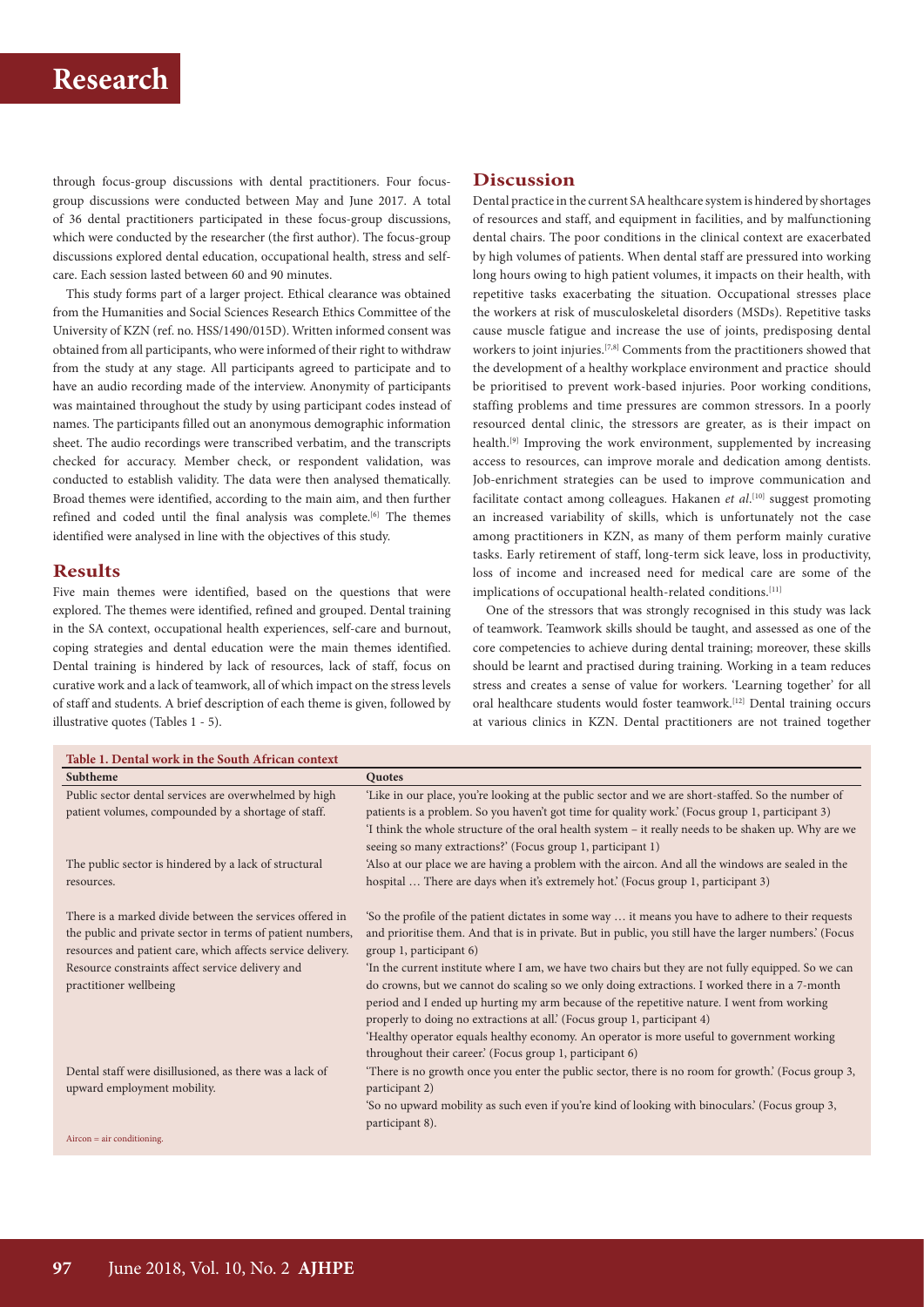#### **Table 2. Occupational health experiences in dental work**

| Description                                                              | Quotes                                                                             |
|--------------------------------------------------------------------------|------------------------------------------------------------------------------------|
| Individual experiences as practitioners lead to various experiences with | 'I worked for 20 years before I started experiencing my problems. And I think I    |
| respect to the diagnosis of their occupational health disorders.         | worked myself to such a point where I couldn't do it anymore. So I ignored the     |
|                                                                          | physical symptoms until I realised it was affecting the quality of my work. It did |
|                                                                          | impact on the quality of my life.' (Focus group 1, participant 4)                  |
|                                                                          | 'And this is after 19 years and I kept telling my colleague that I had pain.       |
|                                                                          | I couldn't move my shoulder. I just couldn't move. Every time I did, there         |
|                                                                          | was pain  But I started getting pain going down my arm, so I went for              |
|                                                                          | physio[therapy] and to see an orthopaedic. I told him about the extractions I do,  |
|                                                                          | so he put me off for a month.' (Focus group 1, participant 3)                      |
|                                                                          | 'Dr A ended up with a musculoskeletal problem. 2014/15 she was doing               |
|                                                                          | her community service; she left after completion. Luckily, she was able to get     |
|                                                                          | permission to do a maximum of 40 per day before she left. Dr B - shoulder is       |
|                                                                          | compromised resulting in her being unable to do extractions! Dr C also suffers     |
|                                                                          | from wrist problems. There were days when we were tasked to do 90-odd              |
|                                                                          | patients.' (Focus group 1, participant 6)                                          |
|                                                                          |                                                                                    |

| Table 3. Self-care and burnout                                       |                                                                                       |
|----------------------------------------------------------------------|---------------------------------------------------------------------------------------|
| Description                                                          | Quotes                                                                                |
| Lack of collegiality and teamwork was an issue that had an impact on | You work with people who know you for who you are and they start questioning          |
| stress levels.                                                       | you. That was very disappointing.' (Focus group 1, participant 4)                     |
|                                                                      | 'I think when you're working, each one must give their pound of flesh kind of         |
|                                                                      | thing. So it's kind of why am I doing your work kind of thing. (Focus group 1,        |
|                                                                      | participant 4)                                                                        |
|                                                                      | 'You feel like you not pulling your weight. Because when you want to do               |
|                                                                      | something but your hands are shaking like that, you feel like you can't do it, but    |
|                                                                      | you'll still do it anyway because you don't want to feel like you're not doing your   |
|                                                                      | job. So I think I will change my career, definitely. I have to change, because I have |
|                                                                      | seen it. My uncle who's a maxillofacial surgeon also had to stop work. So it's scary  |
|                                                                      | for me.' (Focus group 1, participant 2)                                               |

| <b>Table 4. Coping strategies</b> |                                                                                                                    |
|-----------------------------------|--------------------------------------------------------------------------------------------------------------------|
| Description                       | Quote(s)                                                                                                           |
| Self-adopted coping strategies    | Now when I wake up, I stretch in the morning and it really has made a big difference, so we need to educate the    |
|                                   | students about this.' (Focus group 1, participant 3)                                                               |
|                                   | 'I saw my 15, you must see your 15. So that's fair. We must share the workload, that's our motto.' (Focus group 1, |
|                                   | participant 3)                                                                                                     |
|                                   | 'I was just doing scripts when I was in pain. I saw a physiotherapist, orthopaedic and a chiropractor.' (Focus     |
|                                   | group 3, participant 9)                                                                                            |
|                                   | Without the swimming, without the Pilates, without physiotherapy, without lumbar corsets being put on myself,      |
|                                   | I would not be sitting here working. I would not be sitting here right now.' (Focus group 4, participant 4)        |

as a healthcare team at UKZN, since the institution currently only offers two programmes – dental therapy and oral hygiene. While the therapists and oral hygienists seemed to get along, this was not the case with dentists who may have trained at various other institutions in the country. In a study by Rafeek et al.,<sup>[13]</sup> students were prepared for and seemed confident in restorative and preventive dentistry, but not in practice management and teamwork. Dental curriculum development should focus more on the affective skills that are required after graduation. A study on teamwork in the UK showed that dental therapists felt valued, supported and consulted as part of a full dental team. However, in some cases, dental therapists felt that dentists were not listening to them, and that as therapists, they were given more preventive than restorative tasks. The dentists did not know the scope of dental therapy practice.<sup>[14]</sup>

Caring for patients was a priority for dental practitioners in the present study, and they treated patients who were experiencing pain. The dental practitioners in this focus group prioritised the health of the patients over their own, and this caused them further injury. Self-recognition and recognition of health problems should therefore be added to undergraduate training. The caregiver's role was investigated in a study by Leka and Jain,<sup>[15]</sup> and it was found that dentists idealised caring for and healing others.

Job content, lack of variety of work, underuse of skills and uncertainty of work conditions were identified as psychosocial risk hazards associated with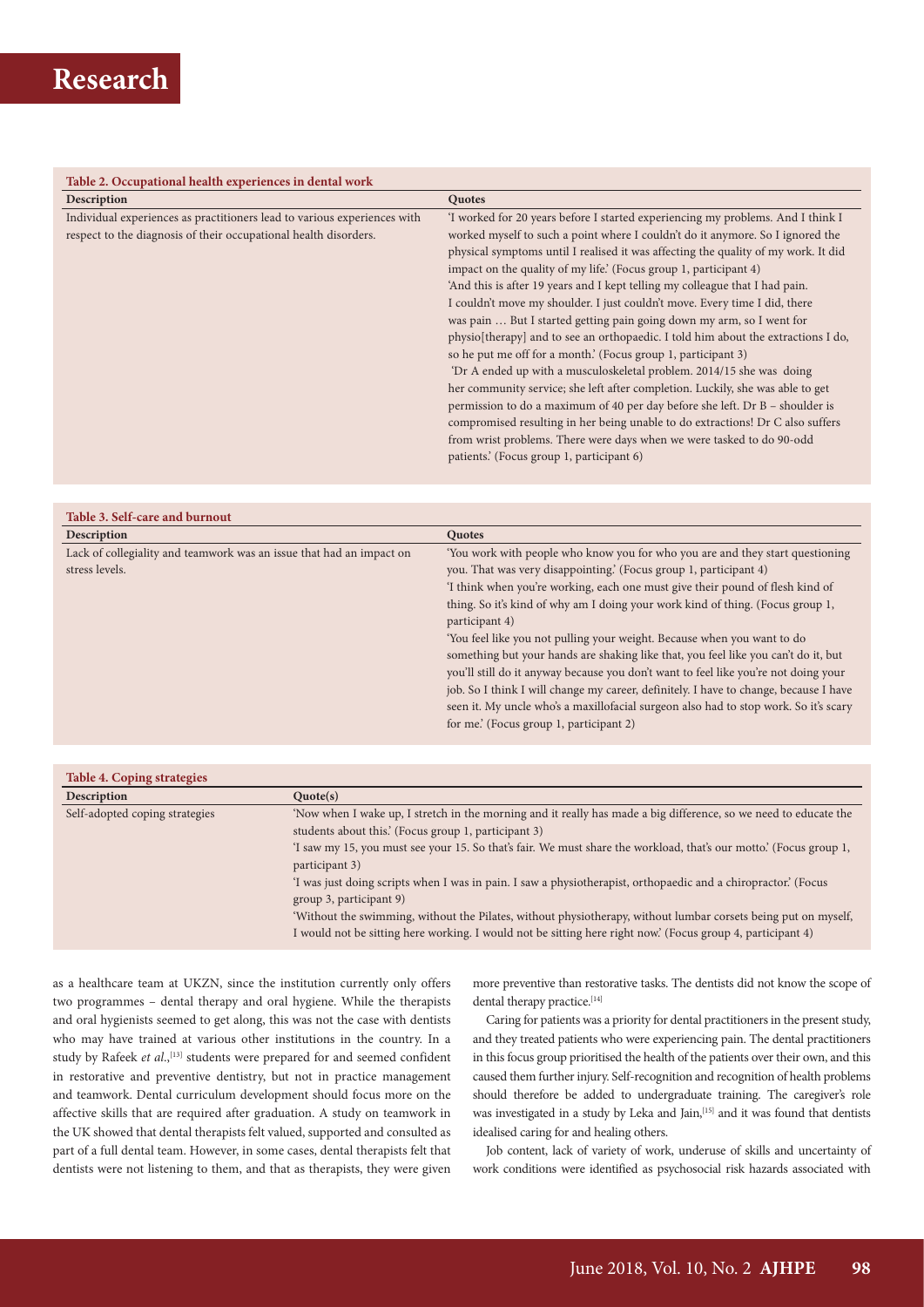### **Table 5. Dental education**

| Subtheme                                                             | Quote(s)                                                                                       |
|----------------------------------------------------------------------|------------------------------------------------------------------------------------------------|
| Students were actively discouraged from the profession               | 'When the students come in, we literally scare them away from the profession because they      |
|                                                                      | look at me and I tell them what happened to me and they then think, should I be doing          |
|                                                                      | this?' (Focus group 1, participant 4)                                                          |
| Participants made suggestions about dental training                  | 'A physical stretching session, get staff from various disciplines to assist.' (Focus group 1, |
|                                                                      | participant 4)                                                                                 |
|                                                                      | 'We need to talk about assertiveness training, like how do you assert your own limitations.'   |
|                                                                      | (Focus group 1, participant 6)                                                                 |
|                                                                      | Teach the causes of the MSD and its impact. (Focus group 4, participant 1)                     |
| Students were seen as not interested in their own health and         | If have seen a lot of times that the students just don't stand in the right positions. I go    |
| showing a lack of interest in self-care; they did not understand the | to them and I tell them how to stand and what happens if you don't stand the right way.        |
| implications of occupational hazards                                 | So I keep correcting them. The students say they want to sit where they can visually see       |
|                                                                      | everything, but the body posture is wrong.' (Focus group 1, participant 3)                     |
| $MSD$ = musculoskeletal disorder.                                    |                                                                                                |
|                                                                      |                                                                                                |

the practice of dentistry in KZN. Furthermore, the lack of control over one's workload exacerbates the situation, causing physical and mental strain. The participants in focus group 1 reported that they lacked variety in their work, as they focused mainly on curative work and performing extractions. They wanted to do preventive work, but the clinics lacked the resources. Added stressors mentioned included the environment and equipment, e.g. heat in clinics, noise and lack of space. Poor organisational structure and communication in/by management, lack of support for problems and lack of personal development were also challenges reported by dental practitioners in KwaZulu-Natal.

Career development in the public sector is another factor that causes stress among dental practitioners – there is no career pathway for dental staff to progress along. Postgraduate studies are not incentivised, and there are no specialist programmes within the department for dental practitioners to move on to. Career progression strategies are required in the public sector.

Burnout is commonly seen in the 'caring professions', i.e. dentists, nurses, doctors, teachers and social workers.<sup>[10,15]</sup> In a Finnish study investigating coping strategies, the dentists felt dedicated to their work despite high job demands, emotional 'dissonance' and changes in the law regarding the worksite and one's work.<sup>[10]</sup> The study found that dentists with greater control over their job tasks, and those who try to improve themselves, are best equipped to deal with job demands. Hakanen *et al*. [10] concluded that by improving the work environment, we can enhance dentists' feelings of vigour and dedication through job enrichment approaches. The researchers in the present study found that dentists in the public sector perceived their dental practice as more demanding than service in private practices. More qualitative studies are needed of the psychosocial aspects of dentistry as experienced among private and public sector dentists in SA.

The practitioners in this study reported experiencing muscle pain, but continued their work despite these symptoms. Some received support in this issue from management, while others did not. Their quality of life was affected: some participants had problems sleeping, or could not play with their children, and simple chores at home were a problem. Some became physically ill, and opted to change careers.

Dentistry is a 5-year course, and dental therapy and oral hygiene are each 3-year courses. Preclinical and clinical training are covered in these years for all three courses, together with clinical practice and a large volume of lectures. This can be stressful for students, and although burnout is mainly seen among dental professionals, many researchers have seen it among dental students.<sup>[16]</sup> Acharya<sup>[17]</sup> found that the major causes of stress among newly qualified dentists and students in his study were practice-management issues, treating children, time pressure and fear of failure. Fear of facing one's parents after failure, followed by fear of failure itself, were the greatest stressors.

Stress is commonly seen in dental practitioners and undergraduates, and it is proposed that the ability to identify, perceive and manage it is an important attribute for health workers.[18] Burnout has been described as professional exhaustion,<sup>[19]</sup> and it is characterised by a loss of enthusiasm for work and a low sense of personal accomplishment.<sup>[16]</sup> Both the personal and educational environments can contribute to stress, but students perceived that workload and a sense of self-efficacy influenced burnout, as seen in a Columbian study where 7%  $(n=394)$  of students experienced burnout.<sup>[20]</sup> The participants in this study also found that students were stressed in clinics due to workloads and patient care.

Clinical supervisors reported that their students were not keen to correct their posture, as they did not experience pain. There is a need for change in this attitude, or these bad habits will be carried into professional practice. Students in clinical training benefit from feedback and demonstration. In daily feedback, it would help students if posture and ergonomics, as well as the specific clinical procedures, were discussed. Demonstrations of proper posture should be included in all clinical years of training, and not just preclinical. Prevention of percutaneous injuries should also be taught and assessed throughout training as these injuries were mentioned as a cause of stress. The inclusion of occupational health and ergonomics training in dental curricula has been suggested by many studies.[21,22] Injury prevention and dental ergonomics should be taught to dental practitioners, as these skills and knowledge are required to practice in an ergonomically correct position.[21,23-25]

A limitation of the present study was that it was confined to KZN, and did not cover the whole of SA. The study population does not represent all dental practitioners, but it nevertheless allowed the researcher to probe areas that could not be investigated in a cross-sectional study. Multiple focus groups were conducted to reduce bias, and the results and conclusions from all four focus groups were very similar.

#### **Conclusion**

The reported causes of stress and burnout among this cohort arose from lack of teamwork, high patient numbers, lack of job variation and poor